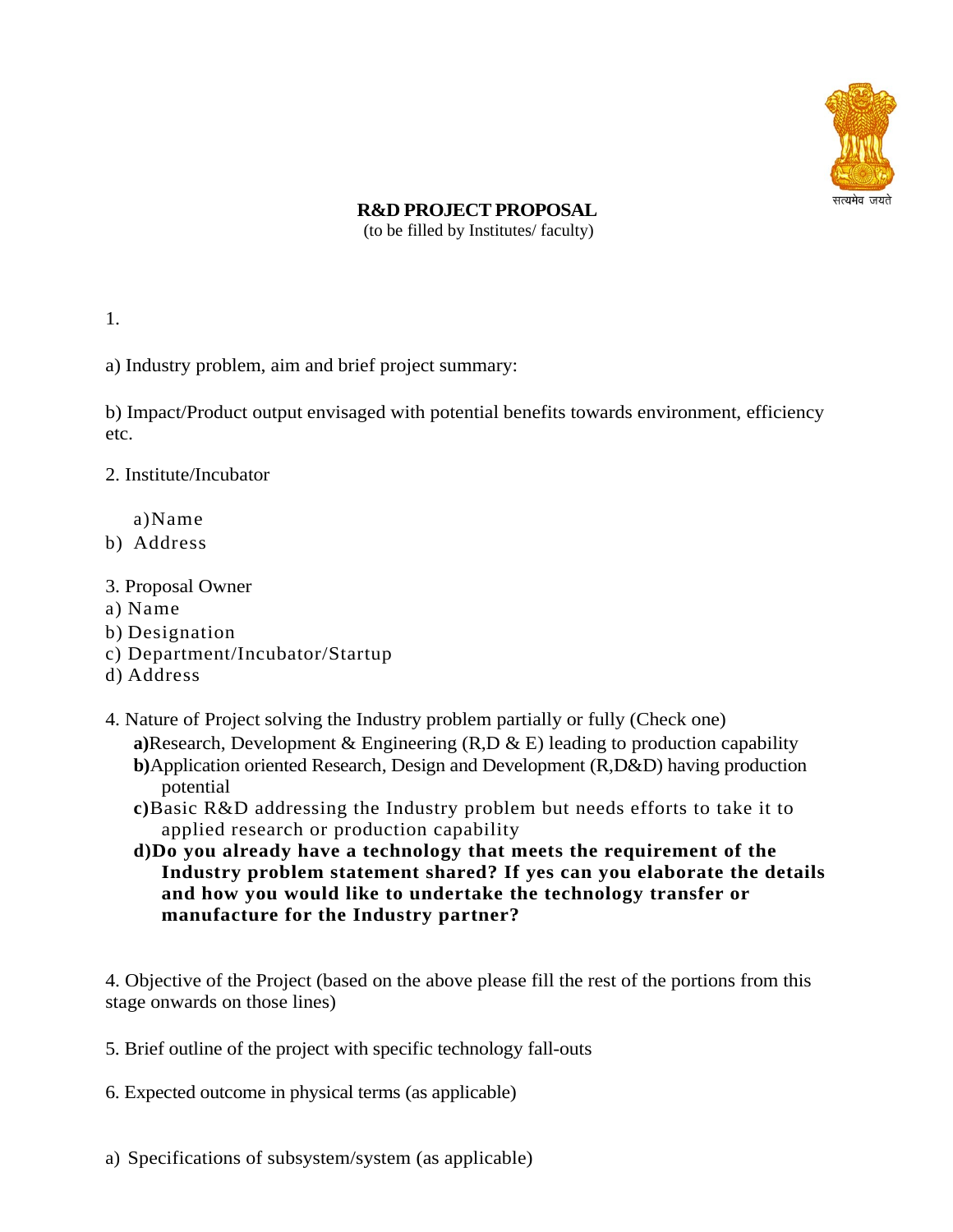b) Trained Manpower that will work on the project:

- i) Level of training
- ii) Nos. (industry/outside R&D/Internal)
- 7. Any agency for outsourcing any of the R&D/Innovation established/proposed (Details)
- 8. Detailed Methodology and duration of Project
- 9. Year-wise break-up of physical achievements with specific intermediate milestones (in terms of aims and objectives)
- 10. Names of other institutes jointly participating in the project (including International institutes) and reasons for choosing them for the project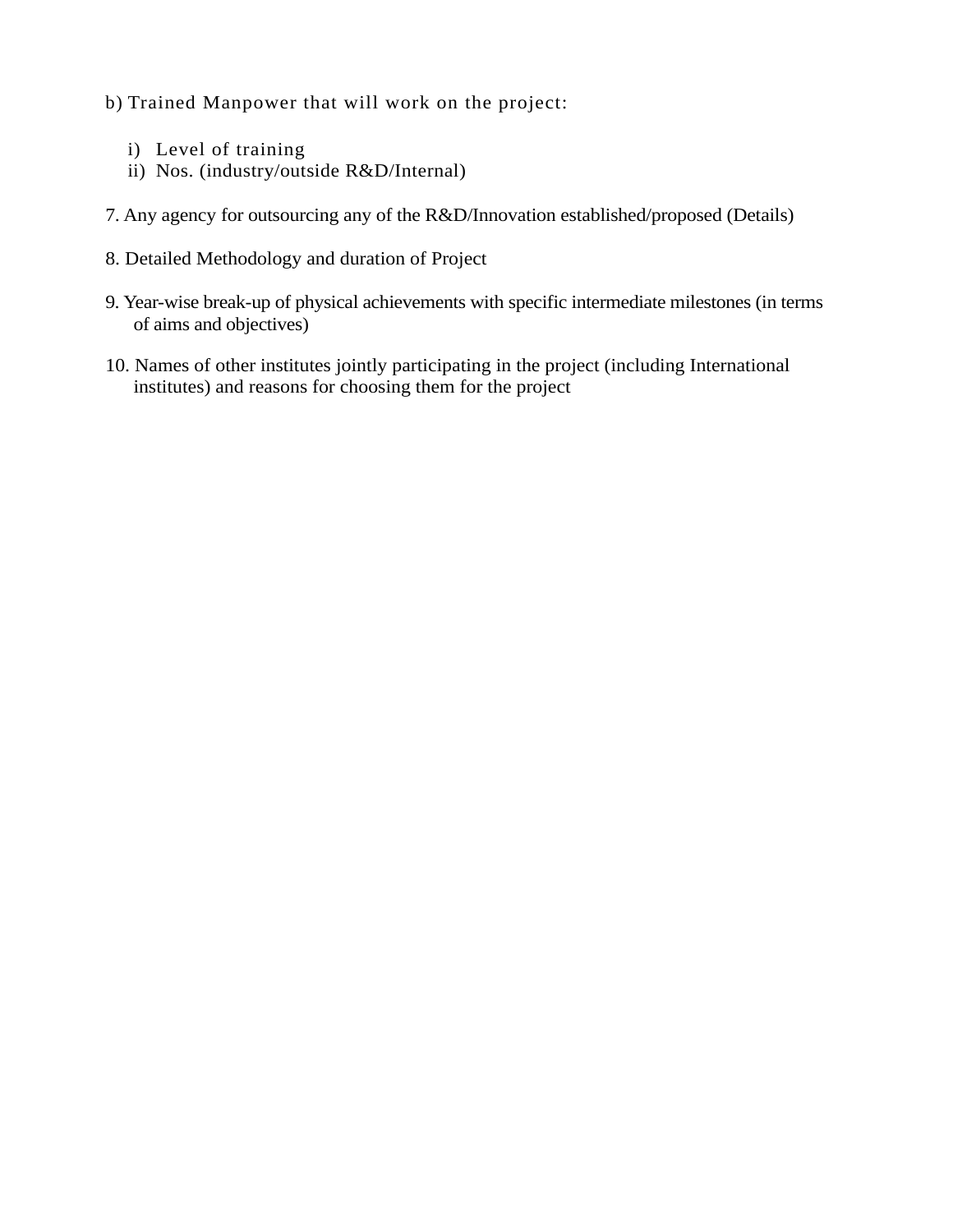## 11. Total Budget outlay

|                            |     |       |     |     | (Rs.in lakhs) |  |
|----------------------------|-----|-------|-----|-----|---------------|--|
|                            |     | Years |     |     |               |  |
| Head                       |     | 1st   | 2nd | 3rd | Total         |  |
| Capital Equipment Rs.      |     |       |     |     |               |  |
| Consumable stores Rs.      |     |       |     |     |               |  |
| Duty on import<br>(If any) | Rs. |       |     |     |               |  |
| **Manpower                 | Rs. |       |     |     |               |  |
| Travel & Training          | Rs. |       |     |     |               |  |
| Contingencies              | Rs. |       |     |     |               |  |
| Overheads, if any          | Rs. |       |     |     |               |  |
| Grand Total (in figures)   |     |       |     |     |               |  |
|                            |     |       |     |     |               |  |

` Grand Total(in words): Rs.

\* Note: please feel free to add line items as per project requirements.

## \* **Please enclose detailed break up work sheet of the above broad components of costing as an annexure**

| **Manpower     |                      |         |            |              |            |             |              |  |  |  |  |  |  |
|----------------|----------------------|---------|------------|--------------|------------|-------------|--------------|--|--|--|--|--|--|
| <b>Details</b> |                      |         |            |              |            |             |              |  |  |  |  |  |  |
|                | S. No.   Designation | Monthly | $1st$ year |              | $2nd$ Year |             | <b>Total</b> |  |  |  |  |  |  |
|                |                      | salary  | Num        | <b>Total</b> | Num        | Total       | expenditure  |  |  |  |  |  |  |
|                |                      |         | ber        | Expenditure  | ber        | Expenditure |              |  |  |  |  |  |  |
|                |                      |         |            |              |            |             |              |  |  |  |  |  |  |
|                |                      |         |            |              |            |             |              |  |  |  |  |  |  |

- 1. Technical
- 2. Industry experts
- 3. Administrative
- 4. Workers (if applicable)

Total:

\* Note: please feel free to add line items as per project requirements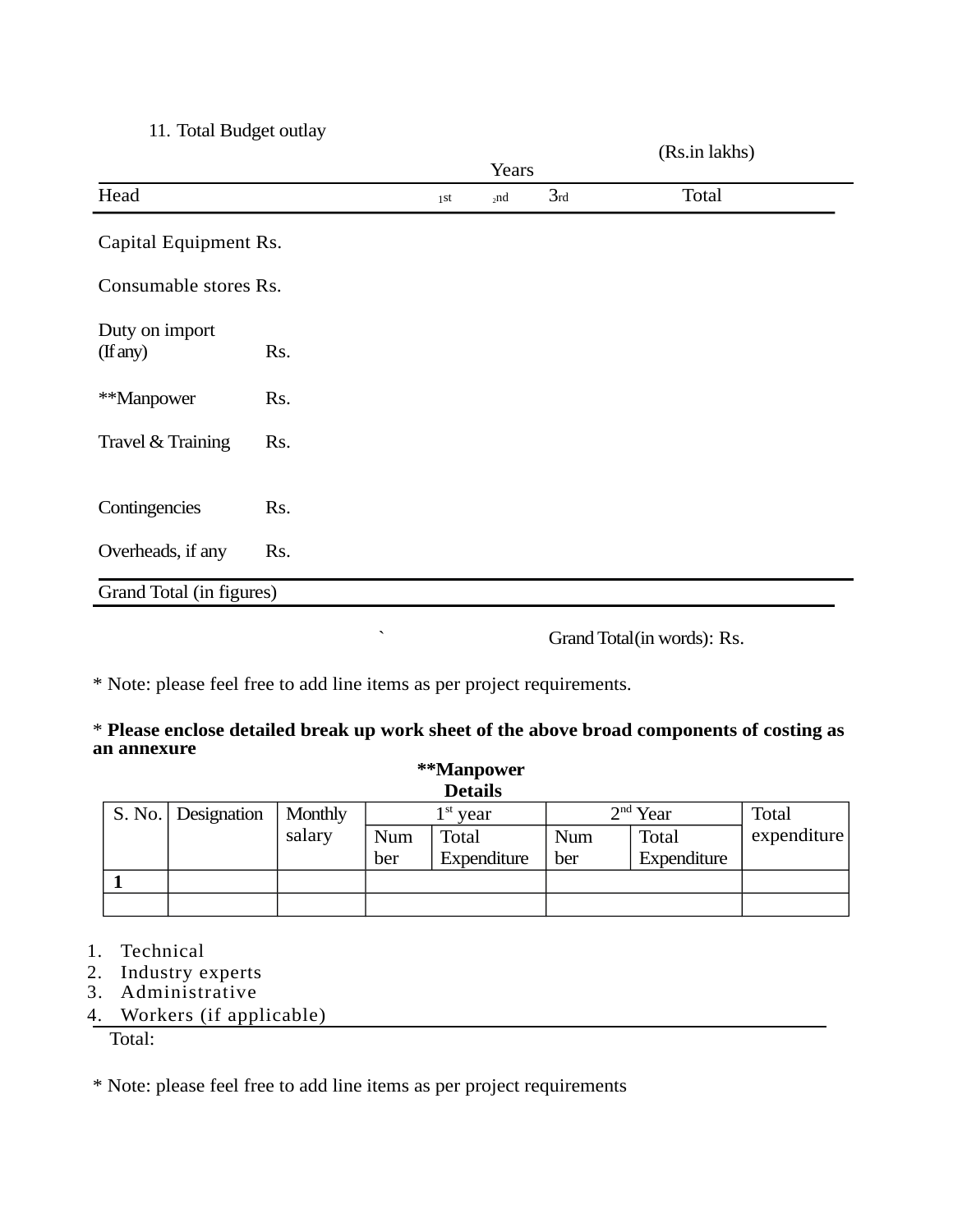12. Past credentials in similar projects (Details)

13. Brief Profile/Curriculum Vitae (CV) with organogram and roles of project team

14. Credentials of the Proposal Owner (including number of technology transfers, patents etc)

15. Other commitments of the Proposal Owner and time share that he/she can spend on the project.

16. Escalation matrix for monitoring of the project

17. Progress report template for the project that will be shared with Industry with periodicity

18. Milestones and Payment timelines

19. Payment terms (instalments if any)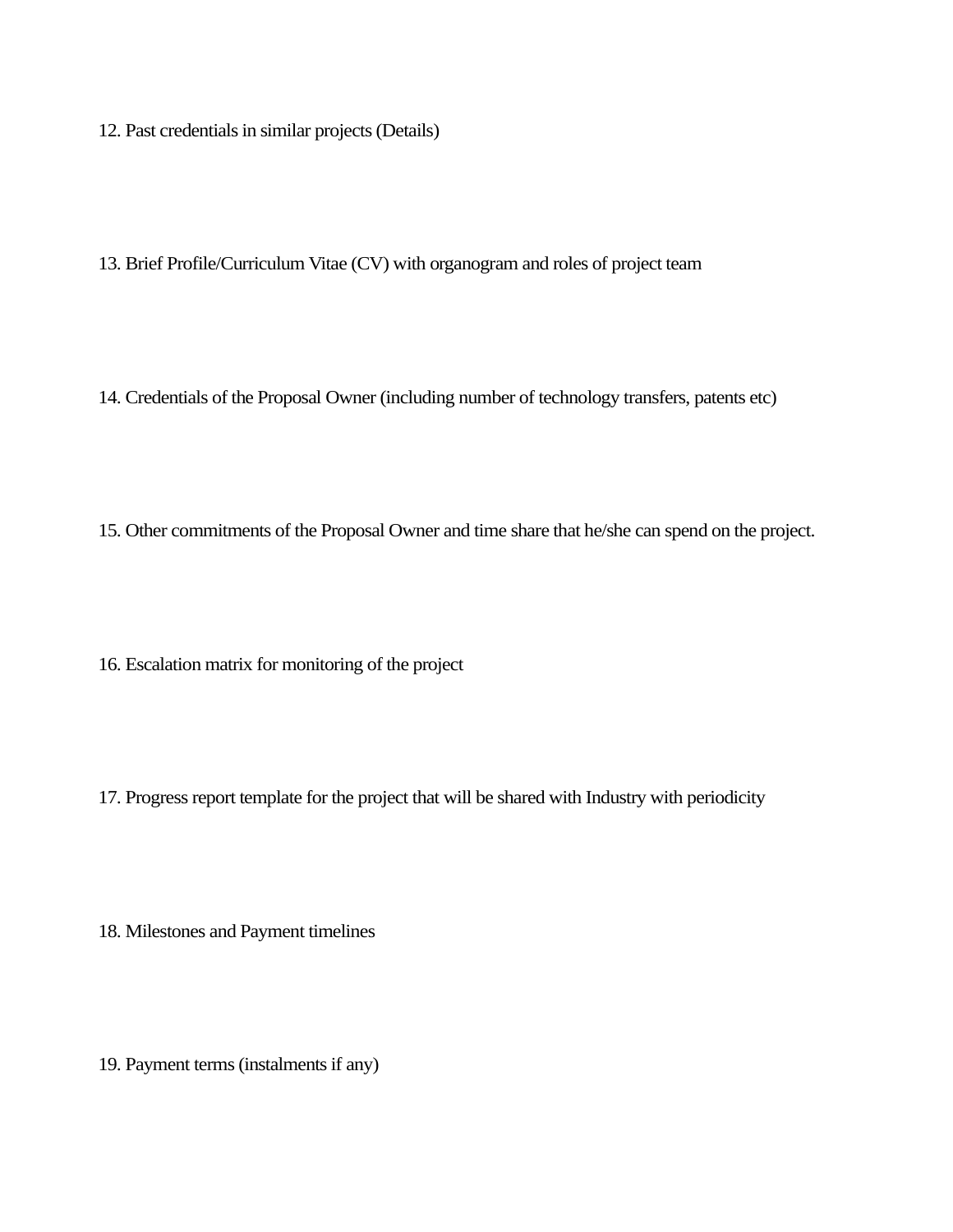20. Expected total number of days of completion of the R&D project

21. Strengths of the Lab, equipment, infrastructure available with the Proposal owner for the project (preferably with equipment number/id etc)

22. Any equipment from other institutes in the Cluster or at a National level that should be made available for the project and duration of the same

23. Pilot production, testing of product innovated – facility available in the institute or need support to carry this out?

24. Any specific mentoring by Industry partner that would be required?

25. PERT or Project Management bar chart to be provided as annexure to the project.

26. Utilization Certificates (UC) to be submitted by Institute- process and name of person responsible to provide the UCs.